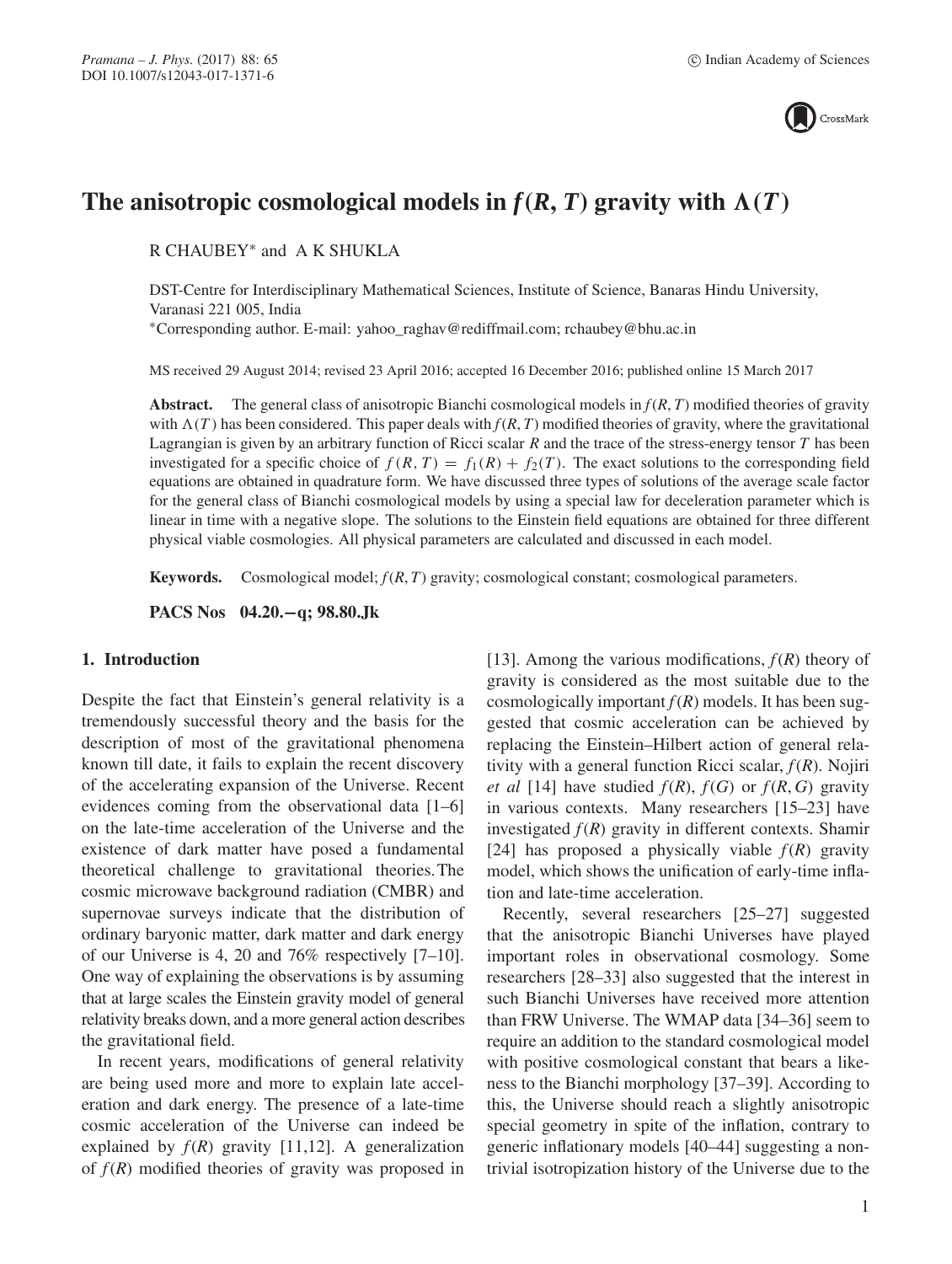presence of an anisotropic energy source. In order to explain the homogeneity and flatness of the presently observed Universe, it is usually assumed that this has undergone a period of exponential expansion.

In a recent paper, Harko *et al* [45] have proposed a new generalized theory known as  $f(R, T)$  gravity. According to this theory, gravitational Lagrangian involves an arbitrary function of the scalar curvature (*R*) and trace of the energy–momentum tensor (*T*). Several researchers [46–49] have investigated  $f(R, T)$  gravity in different contexts. Recently, Reddy *et al* [50] have obtained a Bianchi type-III cosmological model in *f*(*R*, *T*) theory of gravity, Shamir *et al* [51] have obtained exact solutions of Bianchi types-I and V cosmological models in  $f(R, T)$  gravity and Chaubey and Shukla [52] have studied a new class of cosmological models in  $f(R, T)$  gravity. A theory whose Lagrangian density is described by an arbitrary function of  $R$  and the Lagrangian density of matter as  $F(R, L_m)$  has been explored by Harko and Lobo [53]. Moreover, in Poplawski [54] a theory in which the cosmological constant is written by a function of the trace of the stress-energy tensor as  $\Lambda(T)$  has been investi-<br>gated. Very recently, Ahmed *et al* [55] have studied gated. Very recently, Ahmed *et al* [55] have studied Bianchi type-V cosmological model in *f*(*R*, *T*) gravity with  $\Lambda(T)$ .<br>The press

The present paper is organized as follows. In §1, a brief introduction is given. The field equations in metric version of  $f(R, T)$  gravity is given in §2. In this section, explicit field equations in  $f(R, T) = f_1(R) +$  $f_2(T)$  are obtained by using the particular form of the functions  $f_1(R) = \lambda_1 R$  and  $f_2(T) = \lambda_2 T$ , which are used by Ahmed and Pradhan [55], with the general class of Bianchi model. Section 3 deals with cosmological solutions of the field equations using the linearly varying deceleration parameter q proposed by Akarsu and Dereli [56] and also discuss some physical properties, energy conditions and statefinder diagnostic of the constructed model in three different physical viable cosmologies. Conclusions are given in §4.

#### **2. Model and basic equations**

The  $f(R, T)$  theory of gravity is the modification of general relativity (GR). The action for the modified  $f(R, T)$ gravity is

$$
S = \frac{1}{16\pi} \int f(R, T) \sqrt{-g} \, d^4x + \int L_m \sqrt{-g} \, d^4x, \tag{1}
$$
  
where  $f(R, T)$  is an arbitrary function of Ricci scalar

(R), T is the trace of stress-energy tensor  $(T_{\mu\nu})$  of matter and  $L_m$  is the matter Lagrangian density.

The  $f(R, T)$  gravity field equations are obtained by varying the action S with respect to metric tensor  $(g_{\mu\nu})$ .

$$
f(R, T)R_{\mu\nu} - \frac{1}{2}f(R, T)g_{\mu\nu} + (g_{\mu\nu} \Box - \nabla_{\mu} \nabla_{\nu})f_R(R, T) = 8\pi T_{\mu\nu} - f_T(R, T)T_{\mu\nu} - f_T(R, T)\theta_{\mu\nu},
$$
 (2)

where

$$
\theta_{\mu\nu} = -2T_{\mu\nu} + g_{\mu\nu}L_m - 2g^{\alpha\beta}\frac{\partial^2 L_m}{\partial g^{\mu\nu}\partial g^{\alpha\beta}}.
$$
 (3)

Here,

$$
\Box \equiv \nabla^{\mu} \nabla_{\mu}, \quad f_{R}(R, T) = \frac{\partial f(R, T)}{\partial R},
$$

$$
f_{T}(R, T) = \frac{\partial f(R, T)}{\partial T}
$$

and  $\nabla_{\mu}$  denotes the covariant derivative.<br>Taking into account the covariant

Taking into account the covariant divergence of eq. (2), by using the following mathematical identity [45,57]:

$$
\nabla^{\mu}\left[f_R(R,T)R_{\mu\nu} - \frac{1}{2}f(R,T)g_{\mu\nu}\right]
$$

$$
+ (g_{\mu\nu}\Box - \nabla_{\mu}\nabla_{\nu})f_R(R,T)\right] = 0,
$$
 (4)

where  $f(R, T)$  is an arbitrary function of the Ricci scalar  $R$  and of the trace of the stress-energy tensor  $T$ , we obtain the divergence of the stress-energy tensor  $T_{\mu\nu}$ as

$$
\nabla^{\mu} T_{\mu\nu} = \frac{f_T(R, T)}{8\pi - f_T(R, T)} \times [(T_{\mu\nu} + \theta_{\mu\nu}) \nabla^{\mu} \ln f_T(R, T) + \nabla^{\mu} \theta_{\mu\nu}].
$$
 (5)

We know that the perfect fluid is described by energy density  $(\rho)$ , pressure  $(p)$  and four-velocity  $(u^{\mu})$ , because there is no unique definition of the matter Lagrangian. However, in the present paper we assume that the stress-energy tensor of the matter is given by

$$
T_{\mu\nu} = (\rho + p)u_{\mu}u_{\nu} - pg_{\mu\nu},\tag{6}
$$

where  $u^{\mu}$  = (0, 0, 0, 1) is the four-velocity in co-moving<br>coordinates which satisfies the conditions  $u^{\mu}u_{\nu}$  = 1 and coordinates which satisfies the conditions  $u^{\mu}u_{\mu} = 1$  and  $u^{\mu}\nabla_{\nu}u_{\mu} = 0$  and the matter Lagrangian  $L_m = -p$ .

Then, using eq. (3), we obtain the variation of the stress-energy of a perfect fluid as follows:

$$
\theta_{\mu\nu} = -2T_{\mu\nu} - pg_{\mu\nu}.
$$
\n(7)

\nFrom eqs (5) and (7), we can obtain the divergence

of the stress-energy tensor  $T_{\mu\nu}$  for a perfect fluid as

$$
\nabla^{\mu}T_{\mu\nu} = \frac{f_T(R,T)}{8\pi - f_T(R,T)}
$$
  
× $\left[ -(T_{\mu\nu} + pg_{\mu\nu})\nabla^{\mu} \ln f_T(R,T) - \nabla^{\mu} (2T_{\mu\nu} + pg_{\mu\nu}) \right].$  (8)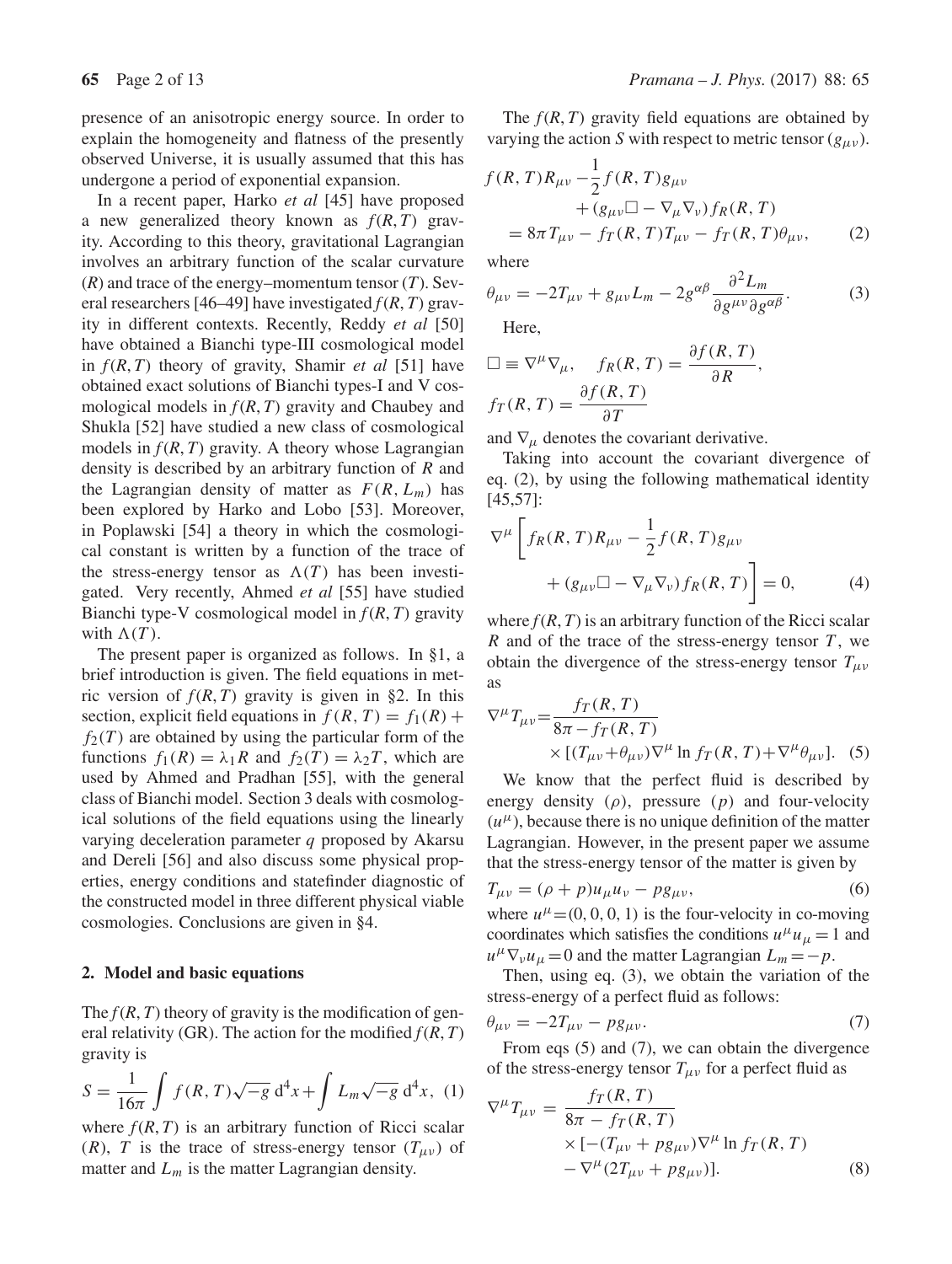In this paper we take  $f(R, T)$  is as follows:

$$
f(R,T) = \lambda R + \lambda T.
$$
 (9)

Here, we can see from eqs (8) and (9) that the divergence of  $T_{\mu\nu}$  is zero, i.e.  $\nabla^{\mu}T_{\mu\nu} = 0$ .

From eqs  $(2)$ ,  $(6)$  and  $(9)$ , we get

$$
G_{\mu\nu} - \left(p + \frac{1}{2}T\right)g_{\mu\nu} = \left(\frac{8\pi + \lambda}{\lambda}\right)T_{\mu\nu}.\tag{10}
$$

The well-known Einstein equations with cosmological constant is

$$
G_{\mu\nu} - \Lambda g_{\mu\nu} = -8\pi T_{\mu\nu}.
$$
 (11)

The term  $(p +$ 1  $2^{-}$  can now be regarded as a cosmological constant, and so we can write

$$
\Lambda \equiv \Lambda(T) = p + \frac{1}{2}T. \tag{12}
$$

Recently, Poplawski has proposed the dependence of cosmological constant  $\Lambda$  on the trace of the energy–<br>momentum tensor  $(T)$ . Several researchers like Magnano momentum tensor (*T*). Several researchers like Magnano [58] and Poplawski [54] have suggested that the  $\Lambda(T)$ gravity is more general than the Palatini  $f(R)$  and could be reduced to it if the pressure of matter is neglected. Considering the perfect fluid case, the trace  $T = \rho$  – <sup>3</sup>p, for our model

$$
\Lambda = \frac{1}{2}(\rho - p). \tag{13}
$$

The diagonal form of the metric of the general class of Bianchi cosmological model is given by

$$
ds^{2} = dt^{2} - a_{1}^{2} dx^{2} - a_{2}^{2} e^{-2x} dy^{2} - a_{3}^{2} e^{-2mx} dz^{2}. \quad (14)
$$

We have the additional classes of Bianchi models as follows: type-III corresponds to  $m = 0$ , type-V corresponds to  $m = 1$ , type-VI<sub>0</sub> corresponds to  $m = -1$ and all other *m* give  $VI_h$ , where  $m = h - 1$ .

We first define the expressions for the average scale factor and volume scale factor. Define the generalized Hubble's parameter  $H$  in analogy with a flat FRW model.

The average scale factor  $(a)$  and spatial volume  $(V)$ are defined as

$$
V = a^3 = a_1 a_2 a_3. \tag{15}
$$

We define the generalized Hubble's parameter  $H$  as

$$
H = \frac{1}{3} \frac{V}{V} = \frac{\dot{a}}{a} = \frac{1}{3} \left( \frac{\dot{a_1}}{a_1} + \frac{\dot{a_2}}{a_2} + \frac{\dot{a_3}}{a_3} \right),\tag{16}
$$

where  $H_1 = \frac{\dot{a}_1}{a_1}$ ,  $H_2 = \frac{\dot{a}_2}{a_2}$  and  $H_3 = \frac{\dot{a}_3}{a_3}$ <br>are the directional Hubble's parameters. Overhead dot are the directional Hubble's parameters. Overhead dot denotes differentiation with respect to cosmic time t.

In view of eq. (6) for the general class of Bianchi space–time eq. (14), the field eq. (10) lead to

$$
\frac{\dot{a}_1 \dot{a}_2}{a_1 a_2} + \frac{\dot{a}_2 \dot{a}_3}{a_2 a_3} + \frac{\dot{a}_3 \dot{a}_1}{a_3 a_1} - \frac{m^2 + m + 1}{a_1^2} = -\frac{(8\pi + \lambda)}{\lambda} \rho - \Lambda
$$
\n(17)

$$
\frac{\ddot{a_2}}{a_2} + \frac{\ddot{a_3}}{a_3} + \frac{\dot{a_2}\dot{a_3}}{a_2 a_3} - \frac{m}{a_1^2} = \frac{(8\pi + \lambda)}{\lambda}p - \Lambda \tag{18}
$$

$$
\frac{\ddot{a_1}}{a_1} + \frac{\ddot{a_3}}{a_3} + \frac{\dot{a_1}\dot{a_3}}{a_1 a_3} - \frac{m^2}{a_1^2} = \frac{(8\pi + \lambda)}{\lambda} p - \Lambda \tag{19}
$$

$$
\frac{\ddot{a_1}}{a_1} + \frac{\ddot{a_2}}{a_2} + \frac{\dot{a_1}\dot{a_2}}{a_1 a_2} - \frac{1}{a_1^2} = \frac{(8\pi + \lambda)}{\lambda} p - \Lambda \tag{20}
$$

$$
(m+1)\frac{\dot{a}_1}{a_1} - \frac{\dot{a}_2}{a_2} - m\frac{\dot{a}_3}{a_3} = 0.
$$
 (21)

We have assumed  $G = c = 1$  in proper unit.<br>Let us introduce the dynamical scalars

Let us introduce the dynamical scalars such as expansion parameter ( $\theta$ ), shear scalar ( $\sigma^2$ ) and the mean anisotropy parameter (A) as usual.

$$
\theta = u^{\mu};_{\mu} = 3H = \left(\frac{\dot{a}_1}{a_1} + \frac{\dot{a}_2}{a_2} + \frac{\dot{a}_3}{a_3}\right)
$$
(22)

$$
\sigma^2 = \frac{1}{2}\sigma_{\mu\nu}\sigma^{\mu\nu}
$$

$$
= \frac{1}{2}\left[\left(\frac{\dot{a_1}}{a_1}\right)^2 + \left(\frac{\dot{a_2}}{a_2}\right)^2 + \left(\frac{\dot{a_3}}{a_3}\right)^2\right] - \frac{\theta^2}{6} \tag{23}
$$

$$
A = \frac{1}{3} \sum_{i=1}^{3} \left( \frac{\Delta H_i}{H} \right)^2,
$$
 (24)

where  $\Delta H_i = H_i - H$ ,  $i = 1, 2, 3$ .<br>Recently a special law was propo

Recently, a special law was proposed for the deceleration parameter which is linear in time with a negative slope. This law covers the law of Berman (where the deceleration parameter is constant) used for obtaining exact cosmological models, in the context of dark energy, to account for the current acceleration of the Universe. According to this law, only the spatially closed and flat Universes with cosmological fluid exhibiting quintom-like behaviour are allowed and the Universe ends with a big-rip. This new law gives the opportunity to generalize many of these dark energy models having better consistency with the cosmological observations. The linearly varying deceleration parameter  $(q)$  is defined as

$$
q = -\frac{a\ddot{a}}{\dot{a}^2} = \frac{d}{dt}\left(\frac{1}{H}\right) - 1 = -\frac{H}{H^2} - 1
$$
  
=  $-kt + n - 1$ , (25)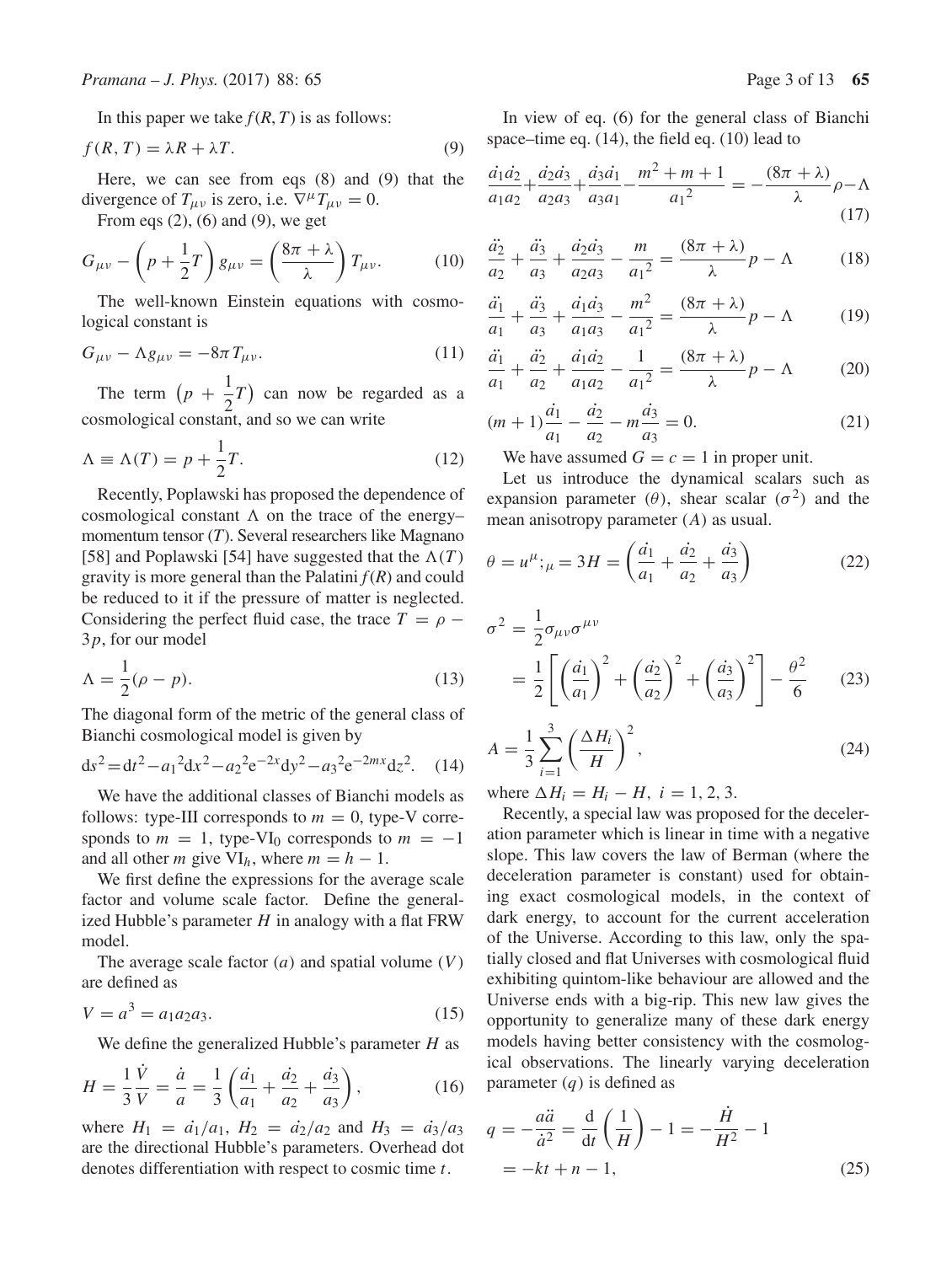where  $k$  and  $n$  are positive constants. We see that, the deceleration parameter  $(q)$  is linear in time with negative slope. The sign of  $q$  indicates whether the model inflates or not. The positive sign of  $q$  corresponds to standard decelerating model whereas the negative sign indicates accelerated expansion.

Solving eq. (25) for the scale factor, we obtain the law of variation for average scale factor a as

$$
a = (nlt + c_1)^{1/n}, \qquad k = 0, \quad n > 0,
$$
 (26)

$$
a = c_2 e^{lt}, \qquad k = 0, \quad n = 0,
$$
 (27)

$$
a = c_3 e^{\frac{2}{n} \tanh^{-1}(\frac{kt}{n} - 1)}, \qquad k > 0, \quad n > 1,
$$
 (28)

where  $c_1$ ,  $c_2$  and  $c_3$  are constants of integration.<br>Fountion (26) implies that the condition for the expand-Equation (26) implies that the condition for the expanding Universe is  $n (= q + 1 + kt) > 0$ .

### **3. Cosmological solutions**

Here we discuss three different physically viable cosmologies  $k=0$ ,  $n>0$ ;  $k=0$ ,  $n=0$  and  $k > 0$ ,  $n > 1$  respectively, which have physical interests to describe the decelerating and accelerating phases of the Universe.

*Case* 1. When  $k = 0, n > 0$  and  $a_3 = V^b$ , where *b* is any constant, then from eqs  $(15)$ ,  $(21)$  and  $(26)$ , we get

$$
a_i(t) = (nlt + c_1)^{\lambda_i/n}, \qquad i = 1, 2, 3,
$$
 (29)

where

$$
X_1 = \frac{3 + 3mb - 3b}{m + 2}, \qquad X_2 = \frac{3 + 3m - 3b - 6mb}{m + 2}
$$

and

 $X_3 = 3b$ .

The directional Hubble's parameters  $H_i$  have values given by

$$
H_i = \frac{X_i l}{n l t + c_1}.\tag{30}
$$

 $nlt + c_1$ <br>From eq. (16), the average generalized Hubble's parameter  $(H)$  and expansion parameter  $(\theta)$  have the value given by

$$
\theta = 3H = \frac{3l}{nlt + c_1}.\tag{31}
$$

 $ntt + c_1$ <br>From eqs (23) and (24), the shear and anisotropy parameters are given by

$$
\sigma^{2} = [X_{1}^{2} + X_{2}^{2} + X_{3}^{2}
$$
  
-2(X<sub>1</sub>X<sub>2</sub> + X<sub>2</sub>X<sub>3</sub> + X<sub>3</sub>X<sub>1</sub>) + 3]  

$$
\times \frac{l^{2}}{2(nlt + c_{1})^{2}}
$$
(32)

$$
A = \frac{1}{3} [X_1^2 + X_2^2 + X_3^2
$$
  
-2(X<sub>1</sub>X<sub>2</sub> + X<sub>2</sub>X<sub>3</sub> + X<sub>3</sub>X<sub>1</sub>) + 3]. (33)

The scalar curvature (*R*) for a general class of Bianchi cosmological model is defined as

$$
R = 2\left[\frac{\ddot{a_1}}{a_1} + \frac{\ddot{a_2}}{a_2} + \frac{\ddot{a_3}}{a_3} + \frac{\dot{a_1}\dot{a_2}}{a_1a_2} + \frac{\dot{a_2}\dot{a_3}}{a_2a_3} + \frac{\dot{a_3}\dot{a_1}}{a_3a_1}\right] - \frac{(m^2 + m + 1)}{a_1^2}.
$$
 (34)

 $a_1^2$   $\Box$ <br>From eqs (29) and (34), we get

$$
R = \frac{2l^2}{(nlt + c_1)^2} \{X_1^2 + X_2^2 + X_3^2 - n(X_1 + X_2 + X_3) + (X_1X_2 + X_2X_3 + X_3X_1)\} - 2(m^2 + m + 1)(nlt + c_1)^{-(2X_1/n)}. \tag{35}
$$

Using eq. (29) in eqs (17)–(20) and solving eq. (13), we obtain the expressions for pressure  $(p)$ , energy density ( $\rho$ ) and cosmological constant ( $\Lambda$ ) for the model (14) as  $(14)$  as

$$
\rho = -\frac{9\lambda A_1 l^2}{2(4\pi + \lambda)(m + 2)^2 (nlt + c_1)^2} -\frac{\lambda^2}{6(4\pi + \lambda)^2} \left\{ \frac{3l^2(3-n)}{(nlt + c_1)^2} - \frac{2(m^2 + m + 1)}{(nlt + c_1)^{\frac{2(3+3mb-3b)}{n(m+2)}}} \right\} + \frac{\lambda(m^2 + m + 1)}{2(4\pi + \lambda)(nlt + c_1)^{\frac{2(3+3mb-3b)}{n(m+2)}}},
$$
\n(36)

$$
p = -\frac{9\lambda A_1 l^2}{2(4\pi + \lambda)(m + 2)^2(nlt + c_1)^2} + \frac{\lambda(16\pi + 3\lambda)}{6(4\pi + \lambda)^2} \left\{ \frac{3l^2(3 - n)}{(nlt + c_1)^2} - \frac{2(m^2 + m + 1)}{(nlt + c_1)^{\frac{2(3 + 3mb - 3b)}{n(m + 2)}}} \right\} + \frac{\lambda(m^2 + m + 1)}{2(4\pi + \lambda)(nlt + c_1)^{\frac{2(3 + 3mb - 3b)}{n(m + 2)}}},
$$
(37)

$$
\Lambda = -\frac{6(4\pi + \lambda)}{6(4\pi + \lambda)} \times \left\{ \frac{3l^2(3-n)}{(nlt + c_1)^2} - \frac{2(m^2 + m + 1)}{(nlt + c_1)^{\frac{2(3+3mb-3b)}{n(m+2)}}} \right\},
$$
(38)

where

$$
A_1 = 1 + m + 2b + 2mb + 2m^2b - 3mb^2 - 3m^2b^2 - 3b^2.
$$

Here we observe that, the spatial volume  $(V)$  is zero at  $t = t_0 = -(c_1/nl)$ . The scalar curvature (*R*) is infinite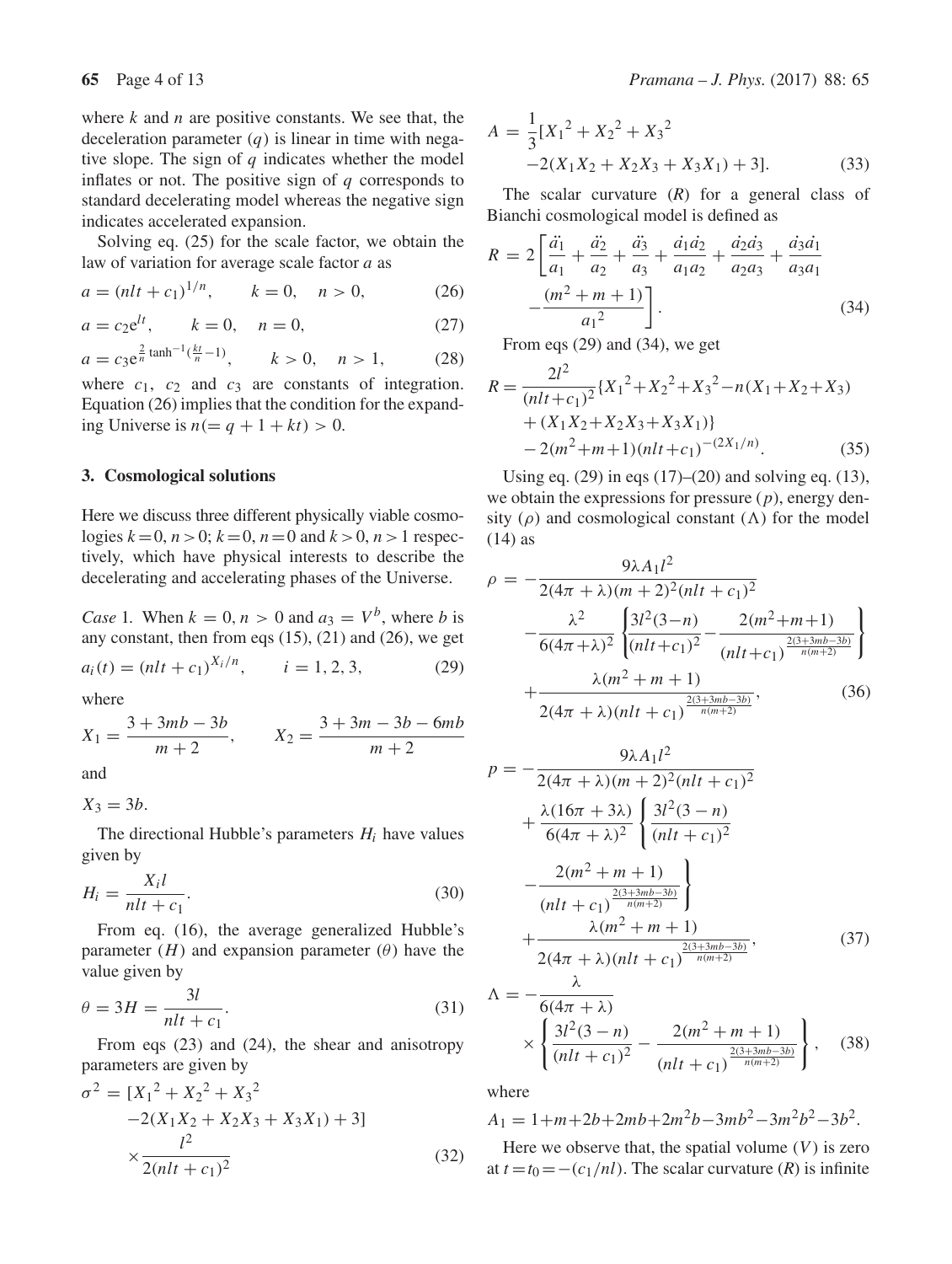at  $t = t_0$ , the energy density ( $\rho$ ) and pressure ( $p$ ) tend to infinity at  $t \rightarrow t_0$ . Cosmological parameters  $\theta$  and A tend to infinity as t tends to  $t_0$ . Hence we can observe that the Universe starts evolving with zero volume at  $t = t_0$  and expands with cosmic time (t). From eqs (31) and (32), we observe that  $\lim_{t\to\infty} (\sigma^2/\theta) = 0$ , and so the model approaches isotropy for large cosmic time  $(t)$ . The conditions of homogeneity and isotropization, formulated by Collins and Hawking [59], are satisfied in the present model.

Figure 1 shows the variation of cosmological term  $\Lambda$ <br>th cosmic time (t). From the figure we observe that with cosmic time  $(t)$ . From the figure we observe that the cosmological term  $(\Lambda)$  is a decreasing function of<br>time (t). It starts from a positive value and approaches a time (*t*). It starts from a positive value and approaches a small positive value for large t. Here,  $\lambda = -0.1, l = 5$ ,  $m = -0.01$ ,  $c = 1$ ,  $n = 0.5$ ,  $b = 0.1$  in all the graphs.

Figure 2 depicts the variation of pressure with time. From the figure we observe that the pressure is an increasing function of time. It starts from a negative value and approaches a small negative value near zero. From the discovery of the accelerated expansion of the Universe, it is generally assumed that this cosmic acceleration is due to some kind of energy-matter with negative pressure known as dark energy.

Figure 3 is the plot of energy density  $(\rho)$  vs. time. From this figure, we observe that energy density  $(\rho)$  is a decreasing function of time  $(t)$  and it approaches zero at late time (i.e. at the present epoch).

Figure 4 is the plot of Ricci scalar  $(R)$  vs. time. From this figure, we observe that the curvature is positive through the whole evolution of the Universe and  $R \to 0$  as  $t \to \infty$  and  $R \to \infty$  as  $t \to 0$  indicating the initial singularity.

The weak energy condition (WEC) and dominant energy conditions (DEC) are: (i)  $\rho \ge 0$ , (ii)  $\rho - p \ge 0$ 





**Figure 3.** The plot of energy density  $(\rho)$  with cosmic time  $(t)$ .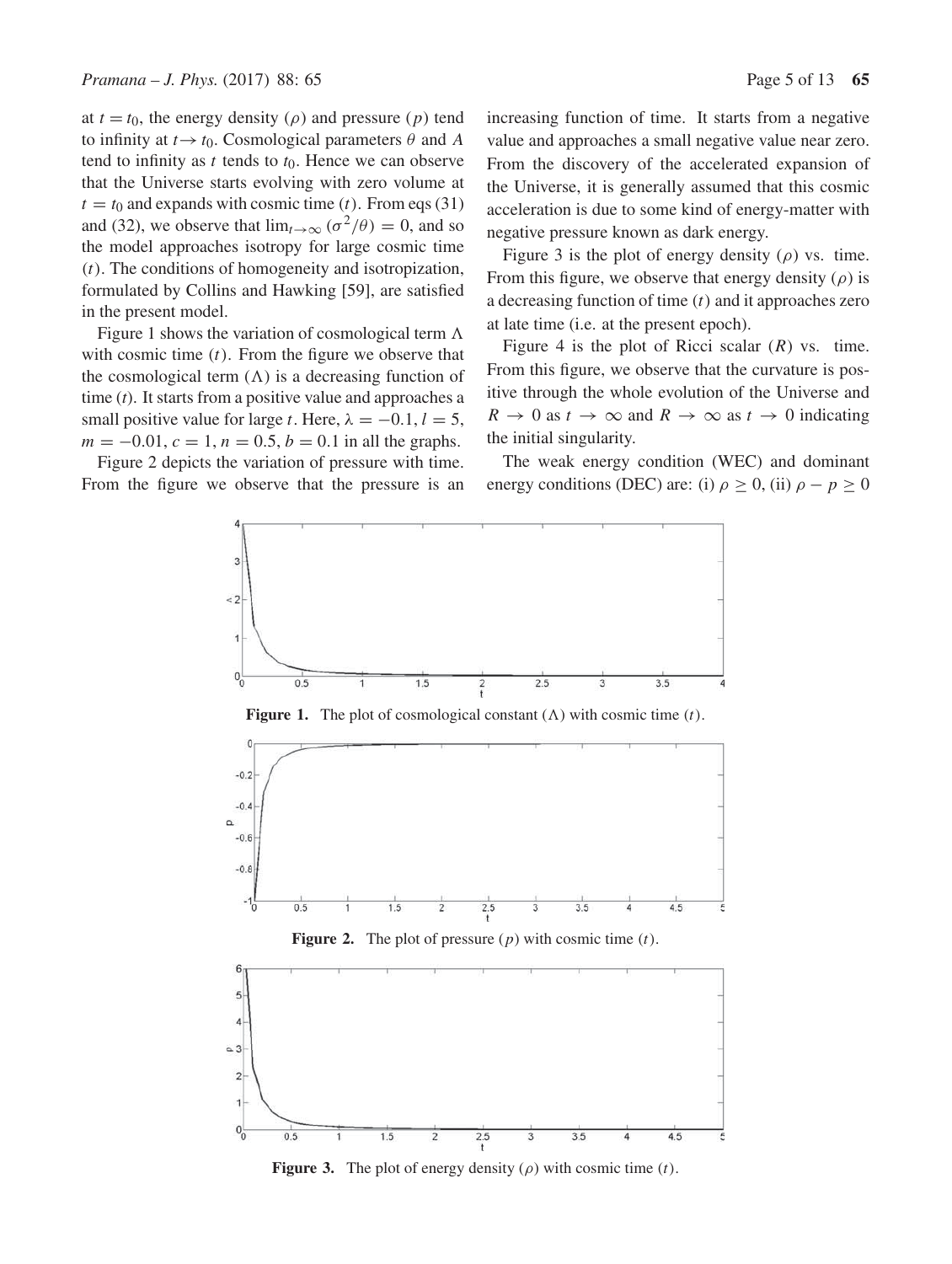and (iii)  $\rho + p \ge 0$ . The strong energy condition (SEC) is given by  $\rho + 3p \ge 0$ .<br>Figures 3–7 are the pla

Sahni *et al* [60] proposed a cosmological diagnosticpair  $\{r, s\}$  called statefinder, which is defined for isotropic cosmological model as

Figures 3–7 are the plots of energy conditions (
$$
\rho
$$
) vs.  
time. From these figures, we observe that the WEC and  
DEC for our constructed model are satisfied. It is also  
observed that the SEC for our constructed model is not  
satisfied for Bianchi type-III, VI<sub>0</sub> and VI<sub>h</sub> (i.e.  $m \neq 1$ ).

$$
r = \frac{\ddot{a}}{aH^3}
$$
 and  $s = \frac{r-1}{3(q-\frac{1}{2})}$ , (39)



**Figure 4.** The plot of Ricci scalar  $(R)$  with cosmic time  $(t)$ .



**Figure 5.** The plot of energy condition  $(\rho - p)$  with cosmic time (t).







**Figure 7.** The plot of energy condition  $(\rho + 3p)$  with cosmic time (*t*).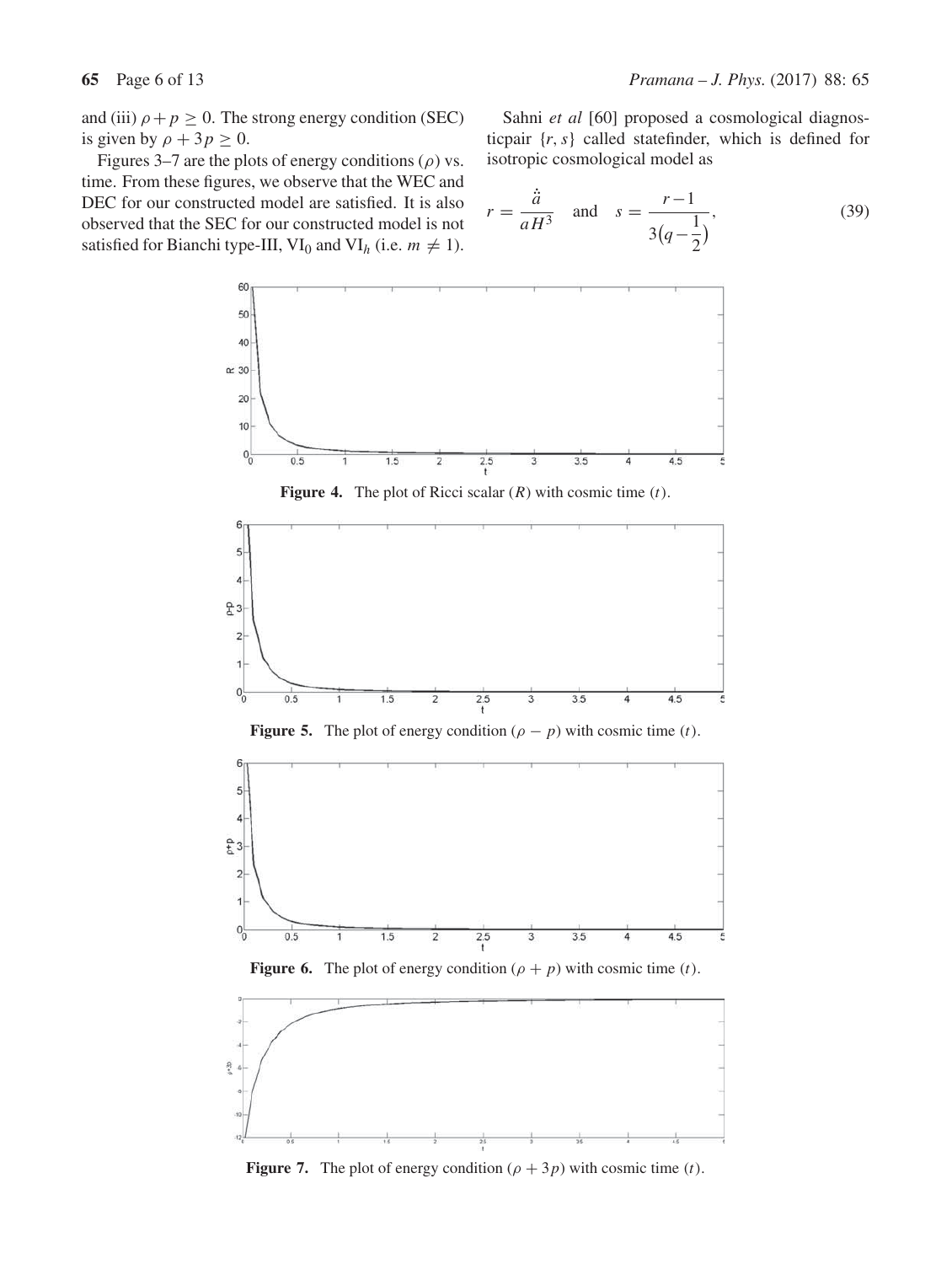where  $H$  is the Hubble's parameter and  $q$  is the deceleration parameter. By using eqs (25), (26), (31) and (39), the cosmological diagnostic pair  $\{r, s\}$  is given by

$$
r = \frac{1}{nH^2} \left( nH^2 - \frac{3n^2l^2}{(nlt + c_1)^2} + \frac{2n^3l^2}{(nlt + c_1)^2} \right) \tag{40}
$$

$$
s = \frac{2}{3nH^2(2q - 1)} \left( \frac{2n^3l^2}{(nlt + c_1)^2} - \frac{3n^2l^2}{(nlt + c_1)^2} \right). \tag{41}
$$

The cosmological diagnostic pair  $\{r, s\}$  tends to be constant for large cosmic time (*t*). For  $n = 3/2$ , our model approaches to  $\Lambda$ CDM model  $(r = 1, s = 0)$ .<br>It has been observed that such models are compatible It has been observed that such models are compatible with present observations.

Therefore, on the basis of the above discussion and analysis, our constructed model and their corresponding solutions are physically acceptable.

*Case* 2. When  $k = 0$ ,  $n = 0$  and  $a_3 = V^b$ , where b is any constant, then

$$
a_i(t) = c_2^{X_i} e^{X_i t}, \qquad i = 1, 2, 3.
$$
 (42)

The directional Hubble's parameters  $H_1$ ,  $H_2$  and  $H_2$ have values given by

$$
H_i = X_i l. \tag{43}
$$

From eq. (16), the average generalized Hubble's parameter  $(H)$  and expansion parameter  $(\theta)$  have the value given by

$$
\theta = 3H = 3l. \tag{44}
$$

From eqs (23) and (24), the shear and anisotropy parameters are given by

$$
\sigma^{2} = [X_{1}^{2} + X_{2}^{2} + X_{3}^{2} - 2(X_{1}X_{2} + X_{2}X_{3} + X_{3}X_{1}) + 3]\frac{l^{2}}{2}
$$
(45)

$$
A = \frac{1}{3}[X_1^2 + X_2^2 + X_3^2
$$
  
-2(X<sub>1</sub>X<sub>2</sub> + X<sub>2</sub>X<sub>3</sub> + X<sub>3</sub>X<sub>1</sub>) + 3]. (46)

From eqs (34) and (42), the scalar curvature (*R*) for the general class of Bianchi cosmological model is given by

$$
R = 2l^{2}\left\{X_{1}^{2} + X_{2}^{2} + X_{3}^{2} - n(X_{1} + X_{2} + X_{3})\right.+ (X_{1}X_{2} + X_{2}X_{3} + X_{3}X_{1})\} - 2(m^{2} + m + 1)c_{2}^{-2X_{1}}e^{-2X_{1}lt}.
$$
 (47)

Using eq.  $(42)$  in eqs  $(17)–(20)$  and solving eq.  $(13)$ , we obtain the expressions for pressure  $(p)$ , energy density ( $\rho$ ) and cosmological constant ( $\Lambda$ ) for the model (14) as  $(14)$  as

$$
\rho = -\frac{9\lambda A_1 l^2}{(8\pi + \lambda)(m + 2)^2} -\frac{\lambda^2}{3(8\pi + \lambda)^2} \left\{ 9l^2 - \frac{2(m^2 + m + 1)}{c_2^{\frac{2(3+3mb-3b)}{m+2}} e^{\frac{2(3+3mb-3b)lt}{m+2}}} \right\} + \frac{\lambda(m^2 + m + 1)}{(8\pi + \lambda)c_2^{\frac{2(3+3mb-3b)}{m+2}} e^{\frac{2(3+3mb-3b)lt}{m+2}}} \tag{48}
$$

$$
p = -\frac{9\lambda A_1 l^2}{(8\pi + \lambda)(m + 2)^2} + \frac{\lambda (16\pi + \lambda)}{3(8\pi + \lambda)^2} \left\{ 9l^2 - \frac{2(m^2 + m + 1)}{c_2^{\frac{2(3+3mb-3b)}{m+2}} e^{\frac{2(3+3mb-3b)lt}{m+2}}} \right\} + \frac{\lambda (m^2 + m + 1)}{(8\pi + \lambda)c_2^{\frac{2(3+3mb-3b)}{m+2}} e^{\frac{2(3+3mb-3b)lt}{m+2}}}
$$
(49)

$$
\Lambda = -\frac{\lambda}{3(8\pi + \lambda)} \left\{ 9l^2 - \frac{2(m^2 + m + 1)}{c_2^{\frac{2(3+3m b - 3b)}{m+2}} e^{\frac{2(3+3m b - 3b)lt}{m+2}}} \right\}.
$$
\n(50)

Figure 8 shows the variation of cosmological term that the cosmological term  $(\Lambda)$  is a decreasing func-<br>tion of time (t). It starts from a large positive value and  $\Lambda$  with cosmic time (t). From the figure we observe tion of time  $(t)$ . It starts from a large positive value and approaches a small positive value for large t.

Figure 9 depicts the variation of pressure with time. From the figure we observe that the pressure is an increasing function of time. It starts from a large negative value and approaches a small negative value near zero. From the discovery of the accelerated expansion of the Universe, it is generally assumed that this cosmic acceleration is due to some kind of energy-matter with negative pressure known as dark energy.

Figure 10 is the plot of energy density  $(\rho)$  vs. time. From this figure, we observe that energy density  $(\rho)$  is a decreasing function of time  $(t)$  and it approaches zero at late time (i.e. at present epoch).

Figure 11 is the plot of Ricci scalar  $(R)$  vs. time. From this figure, we observe that the curvature is positive through the whole evolution of the Universe and  $R \to 0$  as  $t \to \infty$  and  $R \to \infty$  as  $t \to 0$  indicating the initial singularity.

Figures 10, 12, 13 and 14 are the plots of energy conditions  $(\rho)$  vs. time. From these figures, we observe that the WEC and DEC for our constructed model are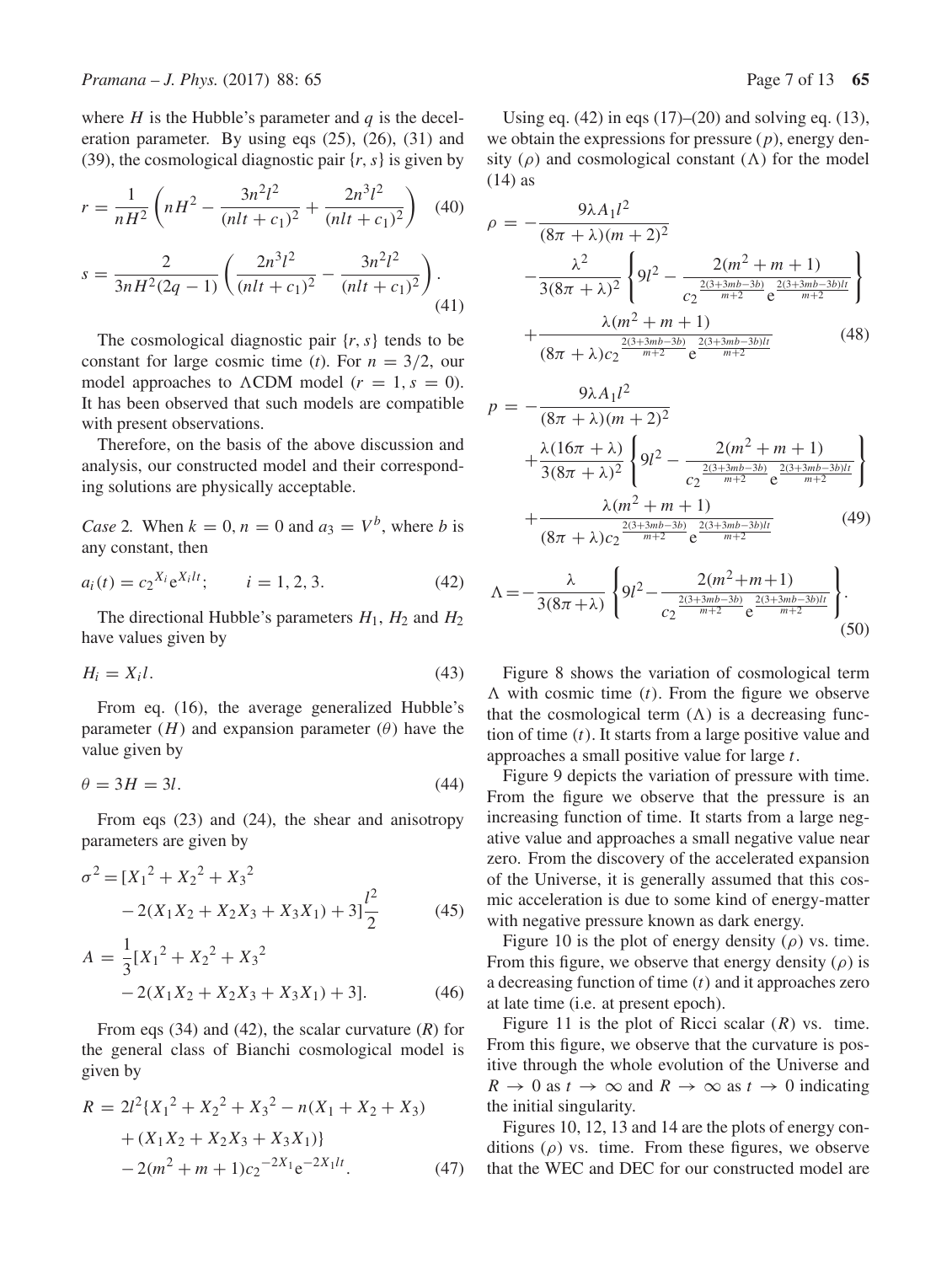

**Figure 8.** The plot of cosmological constant  $(\Lambda)$  with cosmic time  $(t)$ .



**Figure 9.** The plot of pressure  $(p)$  with cosmic time  $(t)$ .



**Figure 10.** The plot of energy density  $(\rho)$  with cosmic time  $(t)$ .



**Figure 11.** The plot of Ricci scalar  $(R)$  with cosmic time  $(t)$ .

satisfied. It is also observed that the SEC for our constructed model is not satisfied for Bianchi type-III, VI<sub>0</sub> and  $VI_h$  (i.e.  $m \neq 1$ ).<br>By using eqs (25)

By using eqs (25), (27), (39) and (44), the cosmological diagnostic pair  $\{r, s\}$  is given by  $r = 1$  and  $s = 0$ .

It is observed that this model approaches the  $\Lambda$ CDM<br>model model.

Therefore, on the basis of the above discussion and analysis, our constructed model and their corresponding solutions are physically acceptable.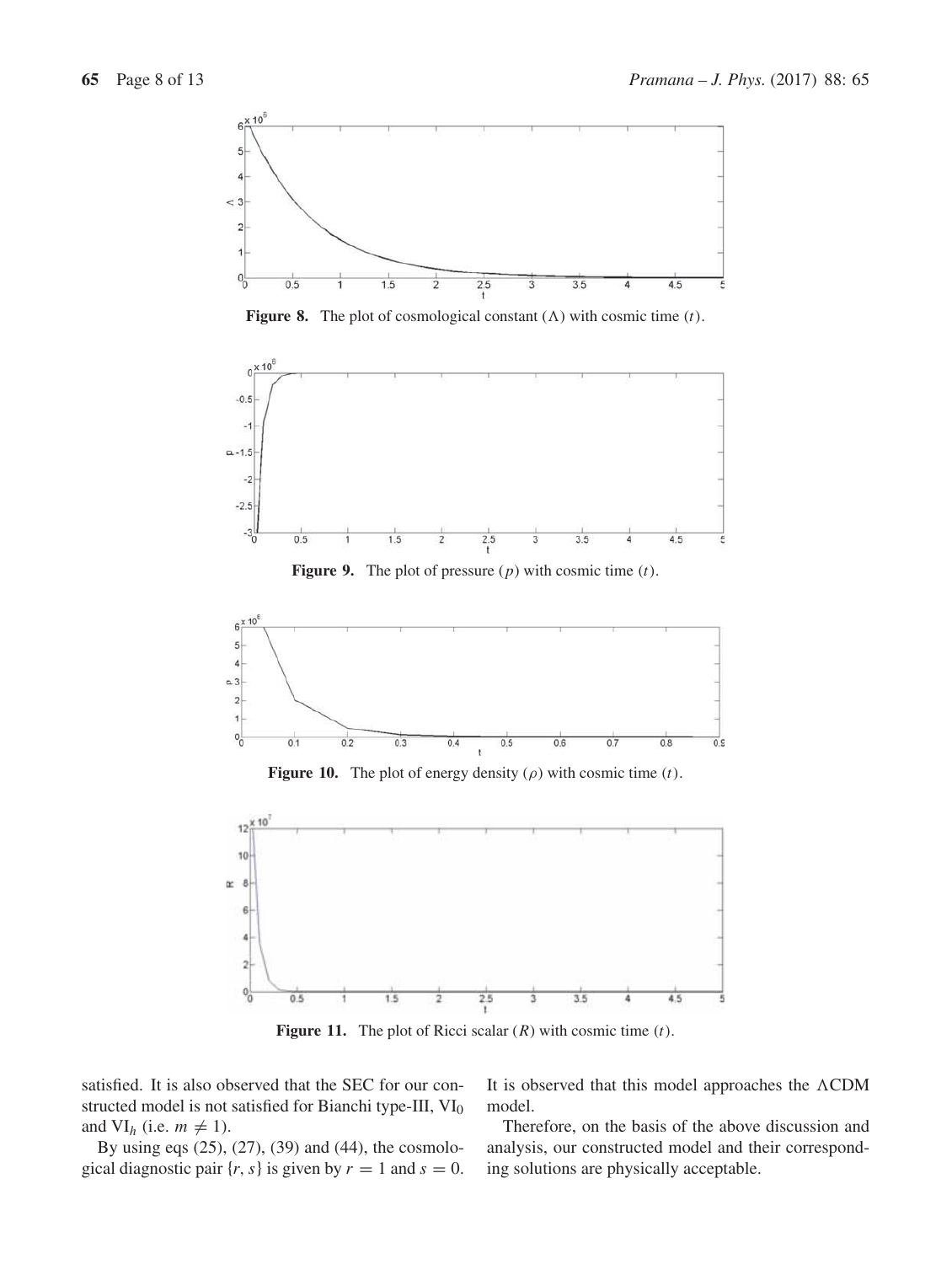

**Figure 12.** The plot of energy condition  $(\rho - p)$  with cosmic time (t).



**Figure 13.** The plot of energy condition  $(\rho + p)$  with cosmic time (*t*).



**Figure 14.** The plot of energy condition  $(\rho + 3p)$  with cosmic time (t).



**Figure 15.** The plot of cosmological constant  $(\Lambda)$  with cosmic time  $(t)$ .

*Case* 3. When  $k > 0$ ,  $n > 1$  and  $a_3 = V^b$ , where *b* is any constant, then

The directional Hubble's parameters  $H_1$ ,  $H_2$  and  $H_3$ have values given by

$$
a_i(t) = c_3^{X_i} e^{(2X_i/n) \tanh^{-1}((kt/n) - 1)}; \qquad i = 1, 2, 3. \qquad H_i = \frac{2X_i}{t(2n - kt)}.
$$
\n(52)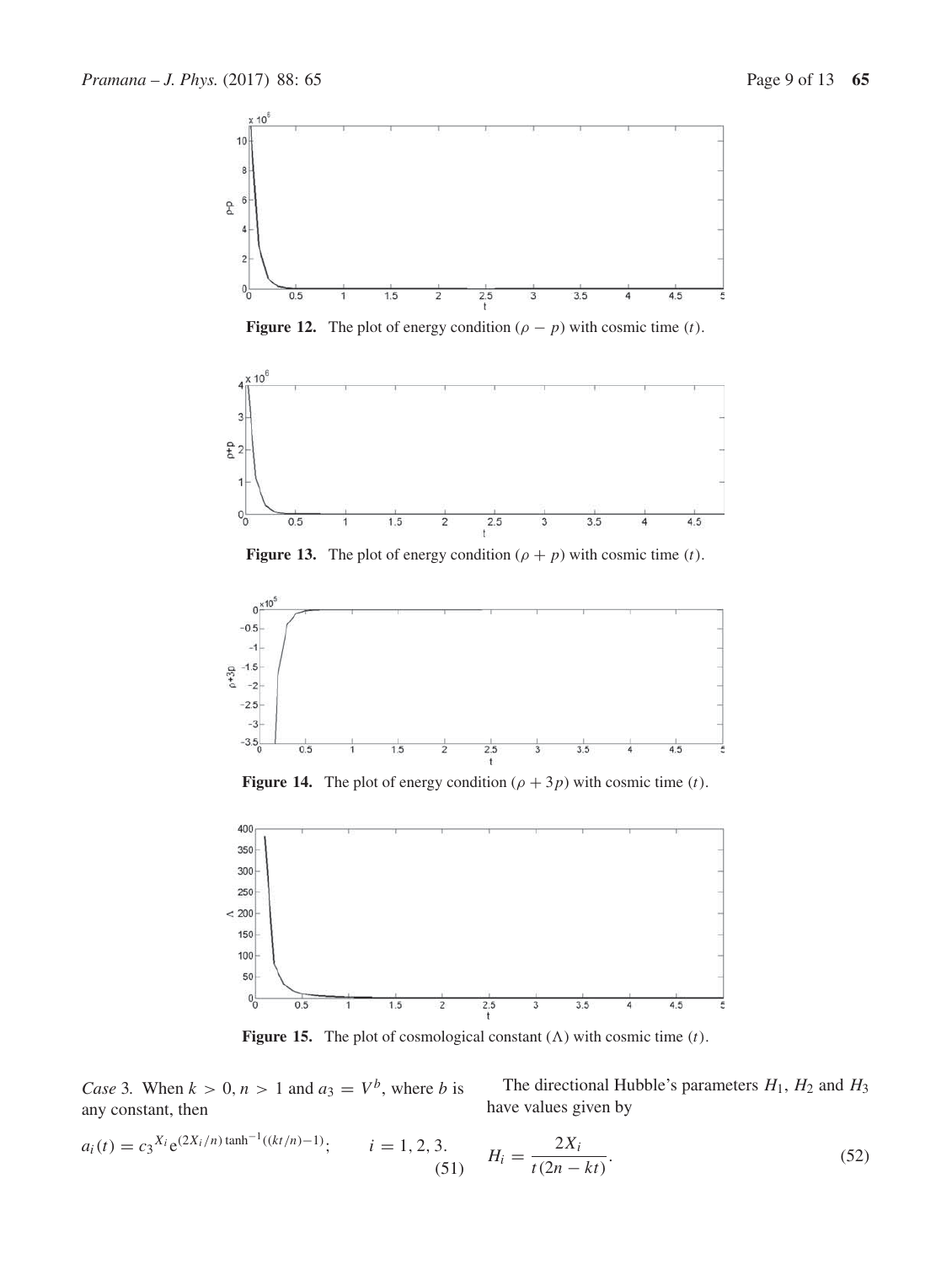From eq. (16), the average generalized Hubble's parameter  $(H)$  and expansion parameter  $(\theta)$  have the value given by

$$
\theta = 3H = \frac{6}{t(2n - kt)}.
$$
\nFrom eqs (23) and (24), the shear and anisotropy

parameters are given by

$$
\sigma^{2} = [X_{1}^{2} + X_{2}^{2} + X_{3}^{2}
$$
  
-2(X<sub>1</sub>X<sub>2</sub> + X<sub>2</sub>X<sub>3</sub> + X<sub>3</sub>X<sub>1</sub>) + 3]  

$$
\times \frac{4}{t^{2}(2n - kt)^{2}}
$$
(54)

$$
A = \frac{1}{3} [X_1^2 + X_2^2 + X_3^2
$$
  
- 2(X<sub>1</sub>X<sub>2</sub> + X<sub>2</sub>X<sub>3</sub> + X<sub>3</sub>X<sub>1</sub>) + 3]. (55)

From eqs (34) and (51), the scalar curvature (*R*) for the general class of Bianchi cosmological model is given by

$$
R = \frac{4}{t^2(2n - kt)^2} (X_1^2 + X_2^2 + X_3^2 -n(X_1 + X_2 + X_3) + (X_1X_2 + X_2X_3 + X_3X_1)) - \frac{2(m^2 + m + 1)}{c_3^{2X_1}e^{(4X_1/n)\tanh^{-1}((kt/n) - 1)}}.
$$
(56)

Using eq. (51) in eqs (17)–(20) and solving eq. (13), we obtain the expressions for pressure  $(p)$ , energy density ( $\rho$ ) and cosmological constant ( $\Lambda$ ) for the model (14) as (14) as

$$
\rho = -\frac{36\lambda A_1}{(8\pi + \lambda)(m + 2)^2 t^2 (2n - kt)^2} -\frac{\lambda^2}{3(8\pi + \lambda)^2} \left\{ \frac{12(3 - n + kt)}{t^2 (2n - kt)^2} -\frac{2(m^2 + m + 1)}{c_3 \frac{2(3+3mb-3b)}{m+2} e^{\frac{4(3+3mb-3b)}{n(m+2)}} \tanh^{-1}(\frac{kt}{n} - 1)} \right\} + \frac{\lambda(m^2 + m + 1)}{(8\pi + \lambda)c_3 \frac{2(3+3mb-3b)}{m+2} e^{\frac{4(3+3mb-3b)}{n(m+2)}} \tanh^{-1}(\frac{kt}{n} - 1)}
$$
\n(57)

$$
p = -\frac{36\lambda A_1}{(8\pi + \lambda)(m + 2)^2 t^2 (2n - kt)^2} + \frac{\lambda (16\pi + \lambda)}{3(8\pi + \lambda)^2} \left\{ \frac{12(3 - n + kt)}{t^2 (2n - kt)^2} - \frac{2(m^2 + m + 1)}{c_3 \frac{2(3 + 3mb - 3b)}{m + 2} e^{\frac{4(3 + 3mb - 3b)}{n(m + 2)} \tanh^{-1} \left(\frac{kt}{n} - 1\right)}}{c_3 \frac{2(3 + 3mb - 3b)}{m + 2} e^{\frac{4(3 + 3mb - 3b)}{n(m + 2)} \tanh^{-1} \left(\frac{kt}{n} - 1\right)}} + \frac{\lambda (m^2 + m + 1)}{(8\pi + \lambda)c_3 \frac{2(3 + 3mb - 3b)}{m + 2} e^{\frac{4(3 + 3mb - 3b)}{n(m + 2)} \tanh^{-1} \left(\frac{kt}{n} - 1\right)}}{c_3 \frac{2(3 + 3mb - 3b)}{m + 2} e^{\frac{4(3 + 3mb - 3b)}{n(m + 2)} \tanh^{-1} \left(\frac{kt}{n} - 1\right)}}.
$$
(59)

In all the above cases, we observe that, for large cosmic time  $(t)$ , the spatial volume, expansion parameter, shear scalar and mean anisotropic parameter tend to zero. The energy density and pressure also tend to zero for large cosmic time  $(t)$ .

Here, from eqs (53) and (54), we observe that  $\lim_{t\to\infty}$  ( $\sigma^2/\theta$ ) = 0, and so the model approaches isotropy for large cosmic time  $(t)$ . The conditions of homogeneity and isotropization, formulated by Collins and Hawking [59], are satisfied in the present model.

Figure 15 is the plot of cosmological term  $\Lambda$  vs.<br>ne. From this figure, we observe that  $\Lambda$  is a decreastime. From this figure, we observe that  $\Lambda$  is a decreas-<br>ing function of time (t) and it approaches a small ing function of time  $(t)$  and it approaches a small positive value at late time (i.e at the present epoch).

Figure 16 depicts the variation of pressure with time. From the figure we observe that the pressure is an increasing function of time. It starts from a large negative value and approaches a small negative value near zero. From the discovery of the accelerated expansion of the Universe, it is generally assumed that this cosmic acceleration is due to some kind of energy-matter with negative pressure known as dark energy.



**Figure 16.** The plot of pressure  $(p)$  with cosmic time  $(t)$ .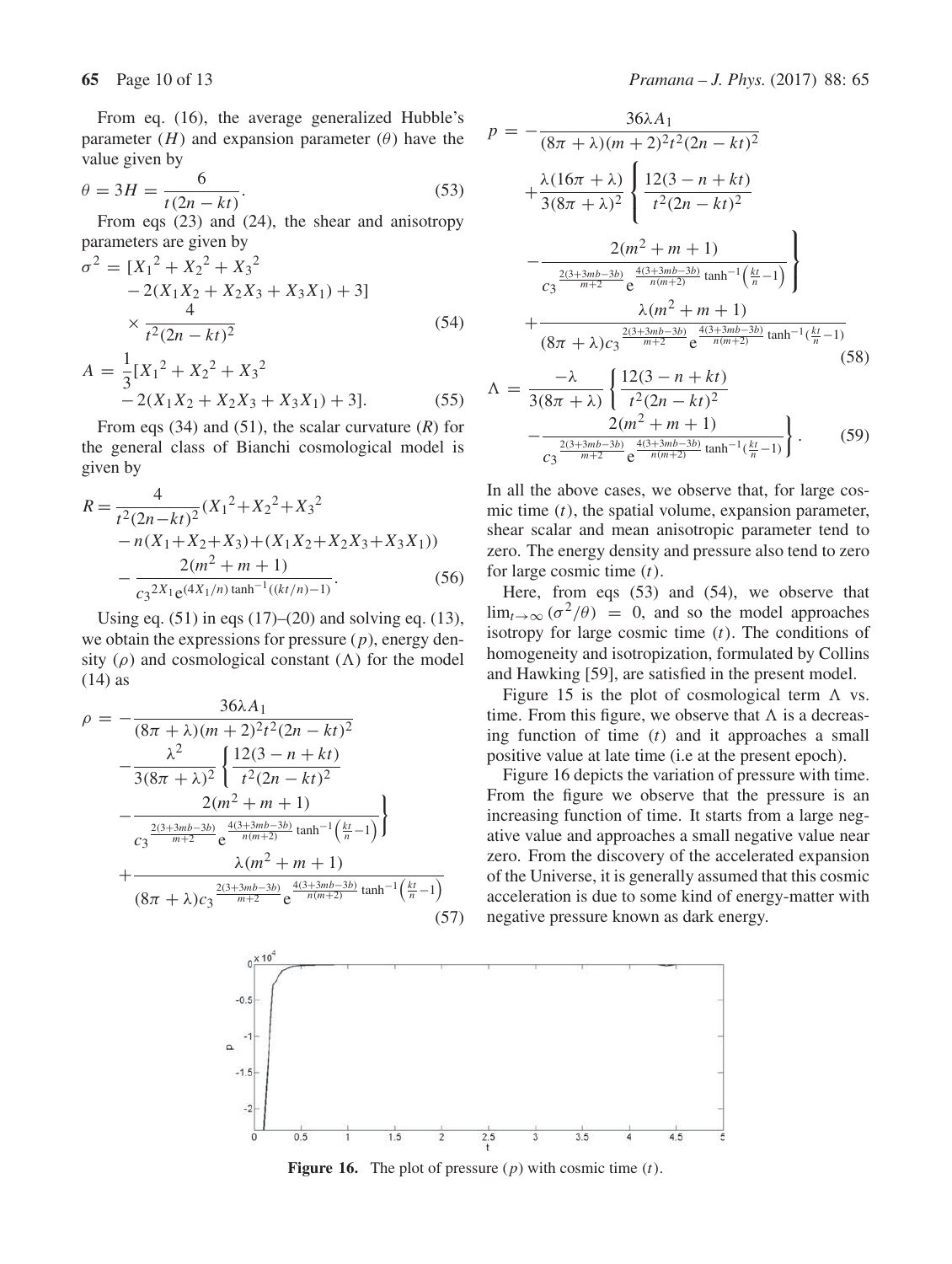





**Figure 18.** The plot of Ricci scalar  $(R)$  with cosmic time  $(t)$ .



**Figure 19.** The plot of energy condition  $(\rho - p)$  with cosmic time (t).



**Figure 20.** The plot of energy condition  $(\rho + p)$  with cosmic time  $(t)$ .

Figure 17 is the plot of energy density  $(\rho)$  vs. time. From this figure, we observe that energy density  $(\rho)$  is a decreasing function of time  $(t)$  and it approaches zero at late time (i.e. at the present epoch).

Figure 18 is the plot of Ricci scalar  $(R)$  vs. time. From this figure, we observe that the curvature is positive through the whole evolution of the Universe and  $R \rightarrow 0$  as  $t \rightarrow \infty$  and  $R \rightarrow \infty$  as  $t \rightarrow 0$ indicating the initial singularity.

Figures 17, 19, 20 and 21 are the plots of energy conditions  $(\rho)$  vs. time. From these figures, we observe that the WEC and DEC for our constructed model are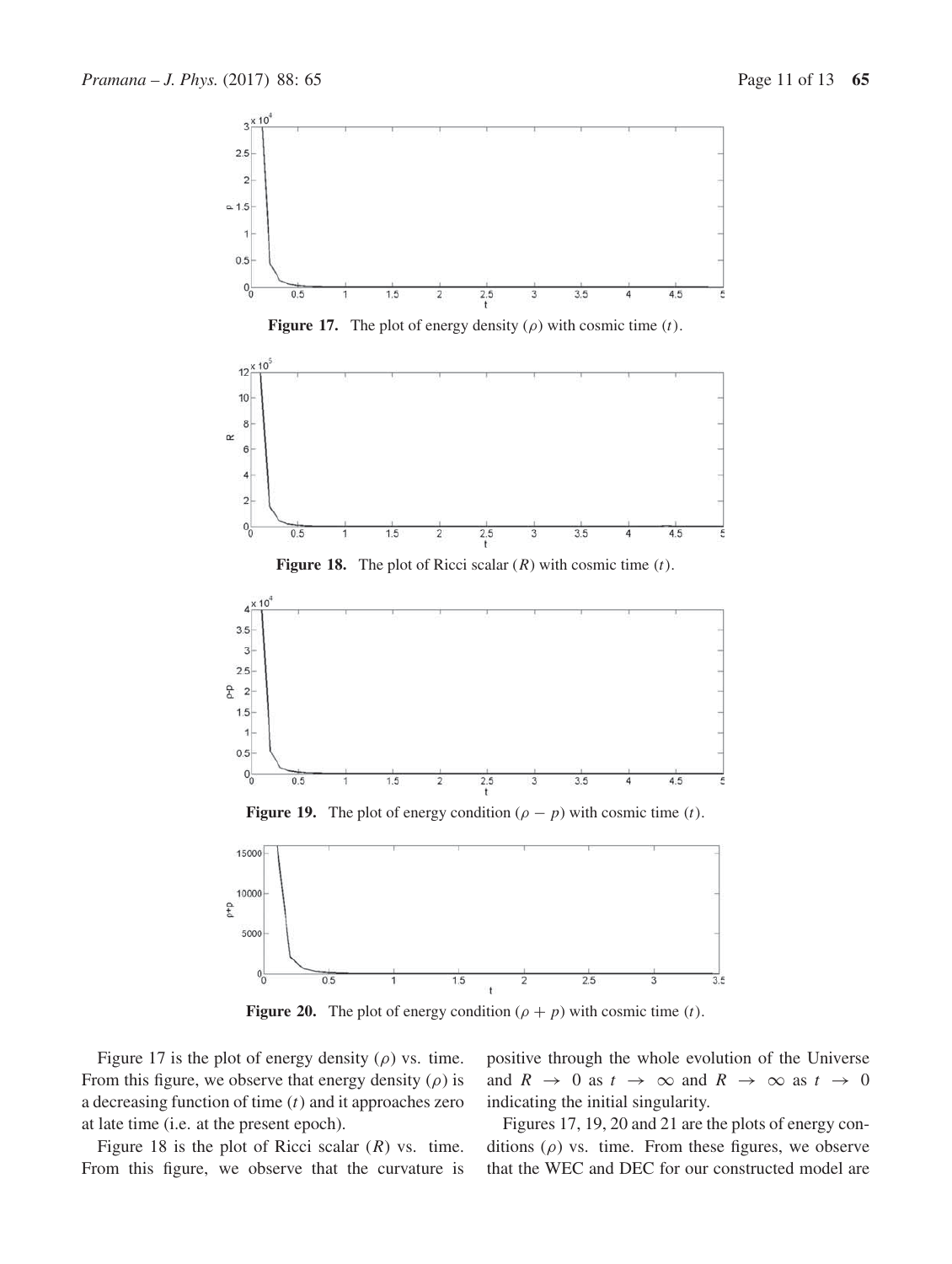

**Figure 21.** The plot of energy condition  $(\rho + 3p)$  with cosmic time (*t*).

satisfied. It is also observed that the SEC for our constructed model is not satisfied for Bianchi type-III,  $VI_0$ and  $VI_h$  (i.e.  $m \neq 1$ ).<br>Therefore on the k

Therefore, on the basis of the above discussion and analysis, our constructed model and their corresponding solutions are physically acceptable.

## **4. Conclusions**

In this paper, we have considered a general class of cosmological model in the presence of perfect fluid and variable cosmological constant in  $f(R, T)$  theory of gravity [45], where the gravitational Lagrangian is given by an arbitrary function of Ricci scalar (*R*) and of the trace of the stress-energy tensor  $(T)$ . In this paper, the gravitational field equation has been established by taking  $f(R, T) = f_1(R) + f_2(T)$  [55].

We have obtained cosmological solutions of the general class of Bianchi model for different values of m. The general class of Bianchi cosmological model reduces to Bianchi type-III, V,  $VI_0$  and  $VI_h$  cosmological model for different values of  $m = 0, 1, -1$ and all other values of m respectively. The exact solutions to the corresponding field equations are obtained in quadrature form. The cosmological parameters have been discussed in each cases.

We have also discussed the well-known physical properties of our constructed model in three different viable cosmologies. It is shown that our constructed model represents an expanding, shearing, non-rotating and accelerated Universe. For suitable choice of constants, the anisotropic parameter tends to zero for sufficiently large time. It has been found that  $\Lambda$  is a decreasing function of time t and it converges to a decreasing function of time  $t$  and it converges to a small positive value at late time. It is also observed that  $\lim_{t\to\infty}(\sigma^2/\theta)=0$ , and so our constructed model approaches isotropy for large cosmic time  $t$ . We have also observed that our constructed model and our derived solutions for three different cases are physically acceptable in concordance with the fulfilment of WEC, DEC and SEC for Bianchi type-V (i.e.  $m = 1$ ),

whereas the WEC and DEC are satisfied but SEC is not satisfied for Bianchi type-III,  $VI_0$  and  $VI_h$  (i.e.  $m \neq 1$ ). For suitable values of *n*, this model approaches  $\triangle$ CDM model. Hence, our constructed model and their solutions are physically acceptable. CDM model. Hence, our constructed model and their

## **Acknowledgements**

The authors wish to place on record their sincere thanks to the referees for their valuable comments and suggestions.

## **References**

- [1] A G Riess *et al*, *Astron. J.* **116**, 1009 (1998)
- [2] S Perlmutter *et al*, *Astrophys. J.* **517**, 565 (1999)
- [3] P de Barnardis *et al*, *Nature* **404**, 955 (2000)
- [4] S Hanany *et al*, *Astrophys. J.* **545**, L5 (2000)
- [5] P J E Peebles and B Ratra, *Re*v*. Mod. Phys.* **<sup>75</sup>**, 559 (2003)
- [6] T Padmanabhan, *Phys. Rep.* **380**, 235 (2003)
- [7] SNLS: P Astier *et al*, *Astron. Astrophys.* **447**, 31 (2006)
- [8] SDSS: D J Eisenstein *et al*, *Astrophys. J.* **633**, 560 (2005)
- [9] Supernova Search Team: A G Riess *et al*, *Astrophys. J.* **607**, 665 (2004)
- [10] WMAP: D N Spergel *et al*, *Astrophys. J. Suppl.* **170**, 377 (2007)
- [11] S M Carroll, V Duvvuri, M Trodden and M S Turner, *Phys. Re*v*. D* **<sup>70</sup>**, 043528 (2004)
- [12] T P Sotiriou and V Faraoni, *Re*v*. Mod. Phys.* **<sup>82</sup>**, 451 (2010)
- [13] O Bertolami, G Boehmer, T Harko and F S N Lobo, *Phys. Re*v*. D* **<sup>75</sup>**, 104016 (2007)
- [14] S Nojiri and S D Odintsov, *Int. J. Geom. Meth. Mod. Phys.* **4**, 115 (2007), arXiv:hep-th/<sup>0601213</sup>
- [15] A D Felice and S Tsujikawa, *Li*v*ing Re*v*. Rel.* **<sup>13</sup>**, 3 (2010)
- [16] T Clifton, P G Ferreira, A Padilla and C Skordis, *Phys. Rep.* **513**, 1 (2012)
- [17] S Nojiri and S D Odintsov, *Phys. Rep.* **505**, 59 (2011)
- [18] T Multamaki and I Vilja, *Phys. Re*v*. D* **<sup>74</sup>**, 064022 (2006)
- [19] T Multamaki and I Vilja, *Phys. Re*v*. D* **<sup>76</sup>**, 064021 (2007)
- [20] S Capozziello, A Stabile and A Troisi, *Class. Quant. Gra*v*.* **24**, 2153 (2007)
- [21] L Hollenstein and F S N Lobo, *Phys. Re*v*. D* **<sup>78</sup>**, 124007 (2008)
- [22] A Sharif and H R Kausar, *J. Phys. Soc. Jpn* **80**, 044004 (2011)
- [23] A Shojai and F Shojai, *Gen. Rel. Gra*v*.* **<sup>44</sup>**, 211 (2011)
- [24] M F Shamir, *Astrophys. Space Sci.* **330**, 183 (2010)